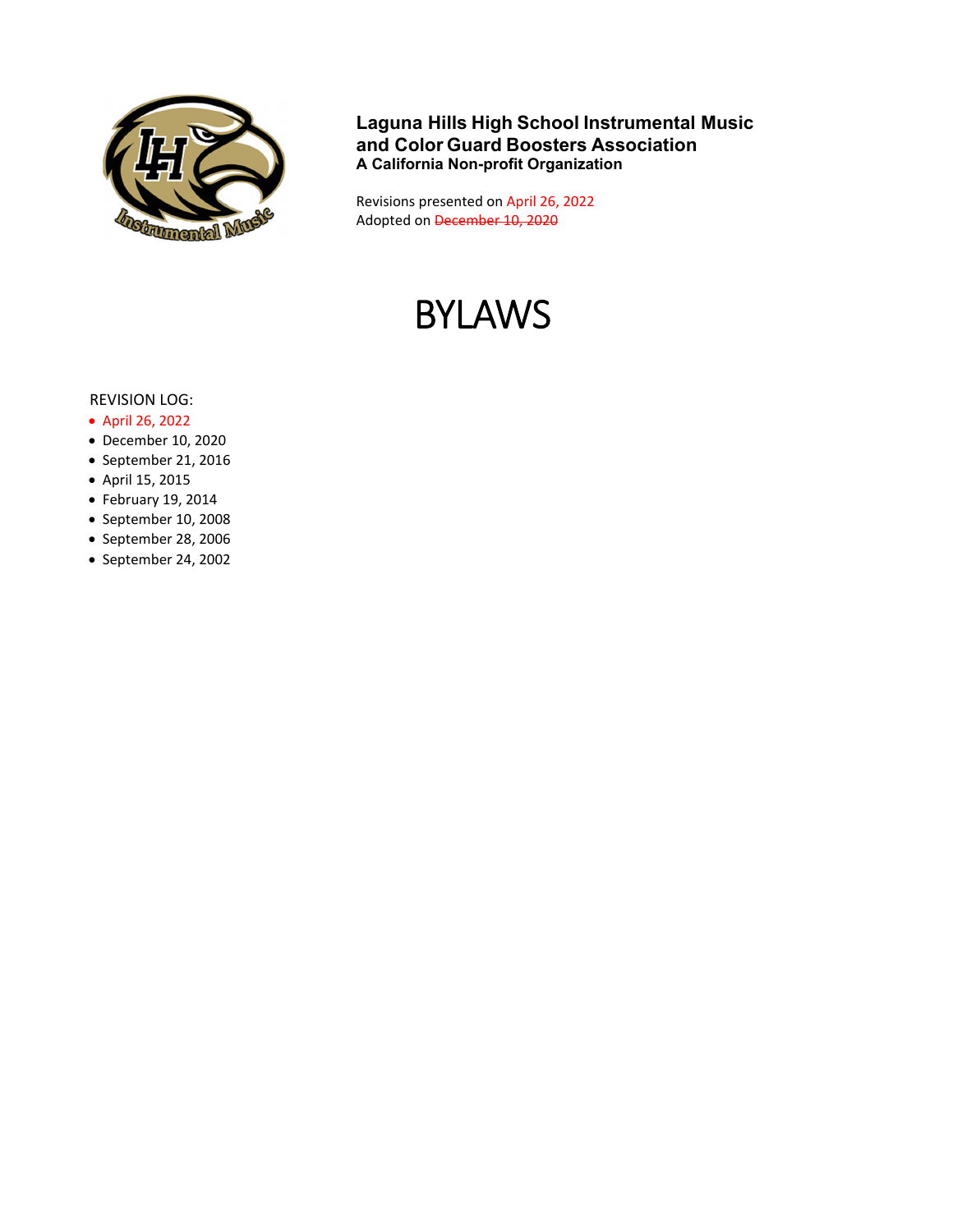## **Table of Contents**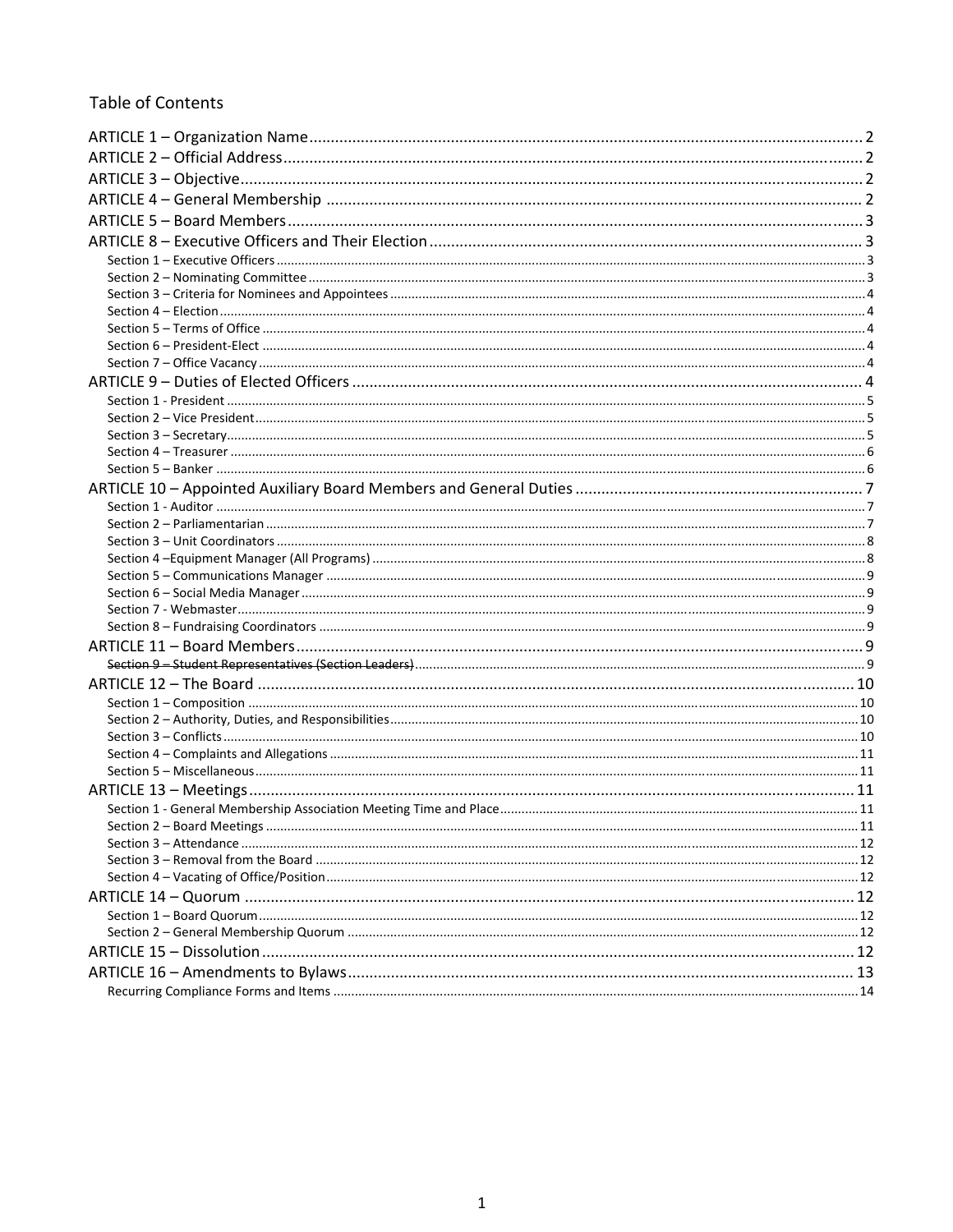# **ARTICLE 1 – Organization Name**

The name of the organization shall be "LAGUNA HILLS HIGH SCHOOL MUSIC AND COLOR GUARD BOOSTERS ASSOCIATION" (hereinafter referred to as "Music Boosters," "Association," "Organization," and "Board"), 501(3)(c), EIN # 33‐0636188.

# **ARTICLE 2 – Official Address**

The official address for the Laguna Hills High School Music Boosters is 25401 Paseo de Valencia, Laguna Hills, CA 92653.

# **ARTICLE 3 – Objective**

The purpose of the Music Boosters is to promote the Laguna Hills High School Music and Color Guard Boosters Association and related group activities by providing financial and moral support deemed appropriate by the music faculty and the membership of the Music Boosters and outside the domain and purpose of the school district revenue. Groups so supported include Marching Band, Color Guard, Winter Guard, Wind Ensemble, Symphonic Band, Jazz Band, Orchestra, Drum Line, and any other instrumental group established at Laguna Hills High School and is hereinafter referred to as "Music Groups" or "Ensembles." The property of the Music Boosters is irrevocably dedicated to charitable and educational purposes and no part of the net income or assets of this Organization shall ever benefit any Staff, Board member, or any private persons. The Music Boosters will work collaboratively with the district administration, school officials, and the music director in pursuit of these objectives. Music Boosters shall be non‐profit and non‐partisan.

# **ARTICLE 4 – General Membership**

General membership in the Music Boosters shall be open to any interested person or legal guardian, a the Saddleback Valley Unified School District, who subscribes to the purpose and policies of this Organization. Parents or guardians of students currently enrolled in the music groups are automatically members. **and any Other interested persons should** contact a Board member to state their desire to be included in the general membership. All members are expected to play an active role in organization‐sponsored activities to ensure the overall success of the stated purpose of the Organization; all members are expected to actively participate in the many committees necessary to ensure success of the Organization, based on one's ability. Hereinafter, this description is a "member in good standing." LHHS Instrumental Music students may attend meetings when accompanied by their parent or guardian but will have no voting rights. From time to time, students may be asked to leave the meetings, if matters are to be discussed that are deemed inappropriate by a majority vote of the adult members present. All members in good standing shall have one vote for any vote taken at a Booster meeting and only one vote per family regardless of the number of family members in attendance. Members must be present, in seat, or virtually in attendance to vote.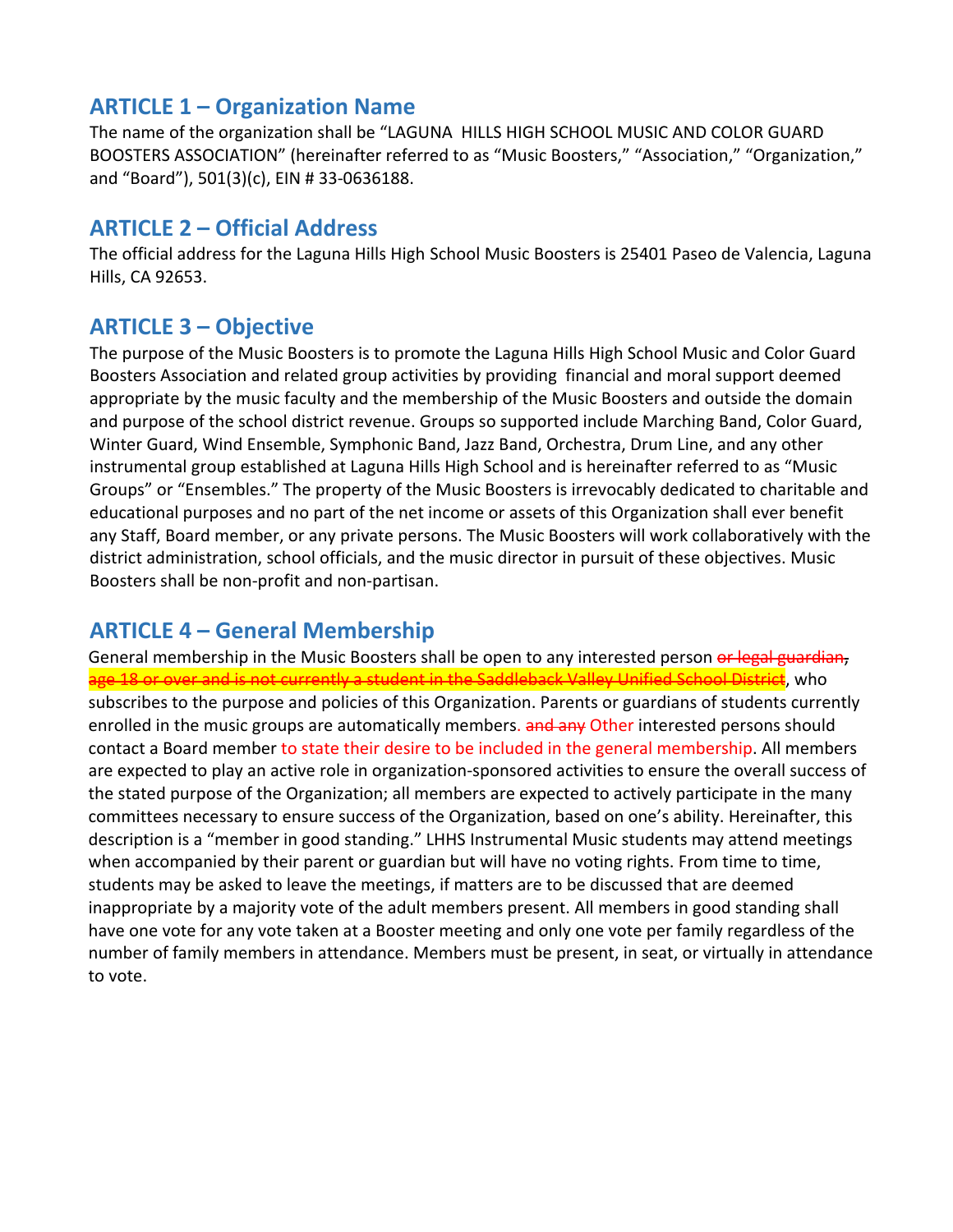# **ARTICLE 5 – Board Members**

The Board consists of two functioning groups: Executive Officers and Auxiliary Board Members. Executive Officers are elected annually by the general membership, and the Auxiliary Board members are appointed by the President. Board Members serve for a twelve-month term, beginning July 1 through June 30. The offices of the Board members are as follows:

| <b>EXECUTIVE Officers</b> | <b>AUXILIARY Members</b>                    |  |
|---------------------------|---------------------------------------------|--|
| President                 | Auditor                                     |  |
| Vice President            | Parliamentarian                             |  |
| Secretary                 | Unit Coordinators (see Article 10)          |  |
| Treasurer                 | <b>Instrument &amp; Equipment Manager</b>   |  |
| <b>Banker</b>             | <b>Communications Manager</b>               |  |
|                           | <b>Social Media Manager</b>                 |  |
|                           | Webmaster                                   |  |
|                           | <b>Fundraising Coordinators</b>             |  |
|                           | <b>Student Representatives (Section Lea</b> |  |

The Board reserves the right to create or eliminate Board positions as deemed necessary to manage the activities during the year to support program objectives. This may occur during the annual nomination process or at any time during the year.

The LHHS Instrumental Music Director shall serve as Advisor to the Board.

No advisor, instructor, coach, or member of the Music Boosters is authorized to commit the Organization to financial commitments, contracts, or agreements without prior vote by the Board.

# **ARTICLE 8 – Executive Officers and Their Election**

# Section 1 – Executive Officers

The Executive Officers of this Association shall be the elected Board Members as enumerated in "Article 6 Board Members," of these bylaws. Each Executive Officer of this Organization shall be a member in good standing.

# Section 2 – Nominating Committee

Nominations for Executive Officers shall be made by a nominating committee. The Nominating Committee shall be named at least two (2) months prior to the annual election meeting in May. The Nominating Committee shall serve until the annual election meeting. The Nominating Committee shall be composed of three (3) members with one (1) alternate, all of whom shall be current members of this Organization in good standing who have attended at least three (3) Music Booster meetings of the current school year. Members serve on the Nominating Committee for two (2) consecutive years and may continue beyond this term to fill a vacant position to complete the required number of members. The Nominating Committee shall be announced by the March Board meeting. The President may not serve as a member of the Nominating Committee. The Nominating Committee will present its slate of officers, selected from the current membership, during the May General Membership Meeting. At the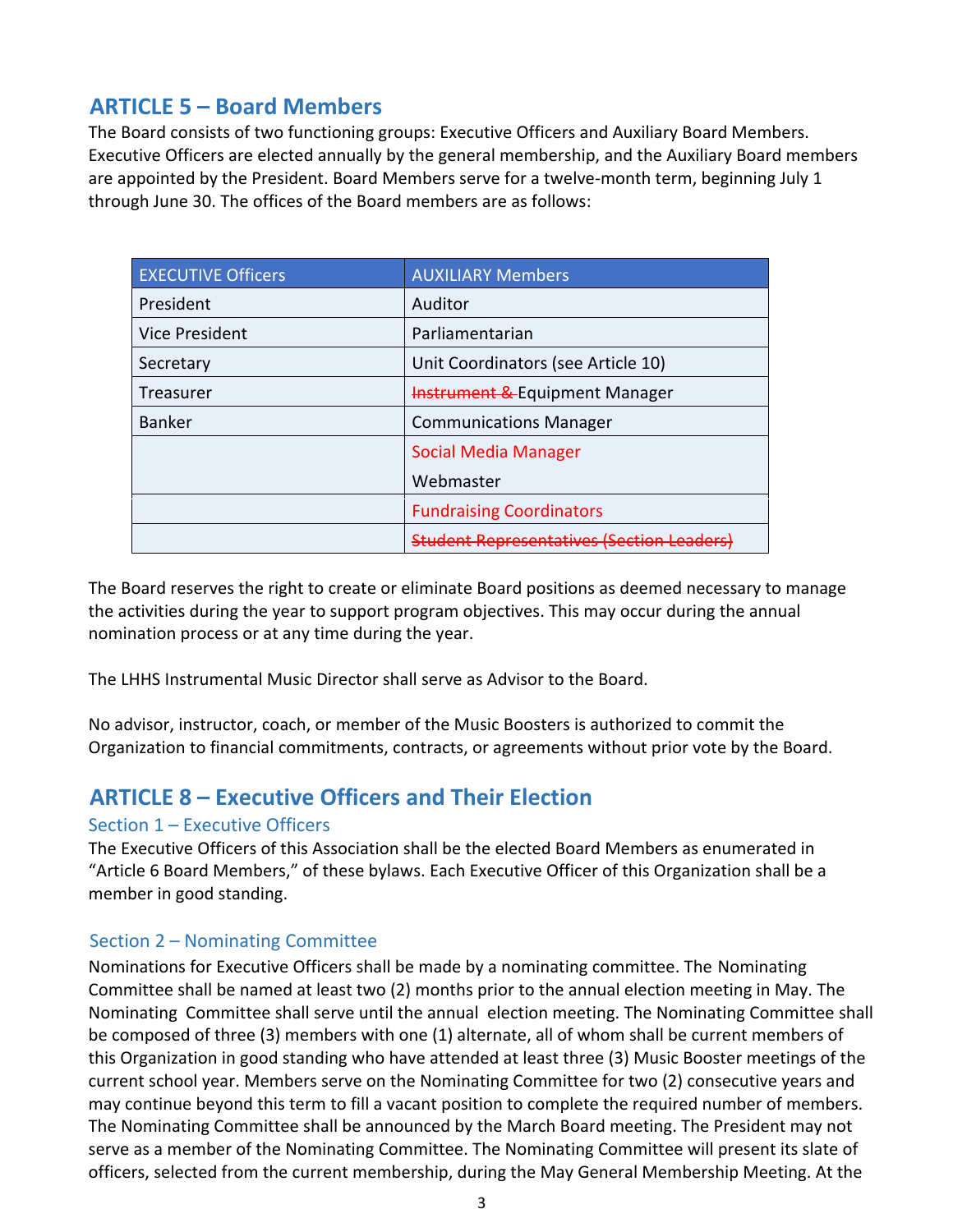May General Membership meeting, additional nominations must be called for from the floor. Every attempt should be made to include representatives from each Music Group on the slate of officers. A written ballot may be created by the Nominating Committee in the event of a contested position. There will no proxy voting, absentee ballots, or write‐in candidates on the ballots. If the Board votes to include Candidate Statement forms for an election, a form will be created by the Nominating Committee and will be published and provided with the ballots. Distribution of any other type of Candidate Statement(s) or campaign material by anyone other than the Nominating Committee shall be grounds for disqualification. The Board at its discretion may appoint a Teller Committee of three (3) people for the purpose of distributing, collecting and counting the written ballots. To the extent possible, no current Board member or Nominating Committee should serve on the Teller Committee.

# Section 3 – Criteria for Nominees and Appointees

A nominee or appointee must be an adult who is not currently a student in the Saddleback Valley Unified School District. Elected Executive Officers and appointed Auxiliary members shall be limited to members of the Organization in good standing who have signified their consent to serve if elected or appointed. Nominees for the executive offices of President, VicePresident, Treasurer, Banker, and Secretary shall not be related by blood or marriage or reside in the same household. Should a child of a Board member decide to leave the program and a replacement cannot be found, the Board member is encouraged to continue to serve through the end of the term or until a new person can be appointed.

#### Section 4 – Election

Election shall be held at the annual election meeting in May. If there is but one nominee for any office, the ballot may be dispensed with and the election held by voice vote.

# Section 5 – Terms of Office

Officers shall serve for a term of one (1) year or until their successors are elected. In the event that no successor is elected and the incumbent does not wish to continue the next term, the position is declared vacant. Vacant positions will be filled by the Board‐elect. Officers are eligible to serve in the same office for two (2) consecutive terms, or longer hold more than one elected or appointed office unless if the position goes unfilled and the incumbent is willing to continue. Officers All Board members shall assume their duties on July 1.

# Section 6 – President‐Elect

The President‐elect may call meetings of the officers‐elect and the Instrumental Music Director as necessary to make plans for the coming year's work.

# Section 7 – Office Vacancy

If an office remains unfilled after election, it shall be considered a vacant office to be filled by the Board‐ elect, and members with less than 30 days of membership may be appointed at the discretion of the Board‐elect.

# **ARTICLE 9 – Duties of Elected Officers**

The duties listed below are representative of the core responsibilities of each position and not intended to be all‐inclusive. Additional duties may be assigned.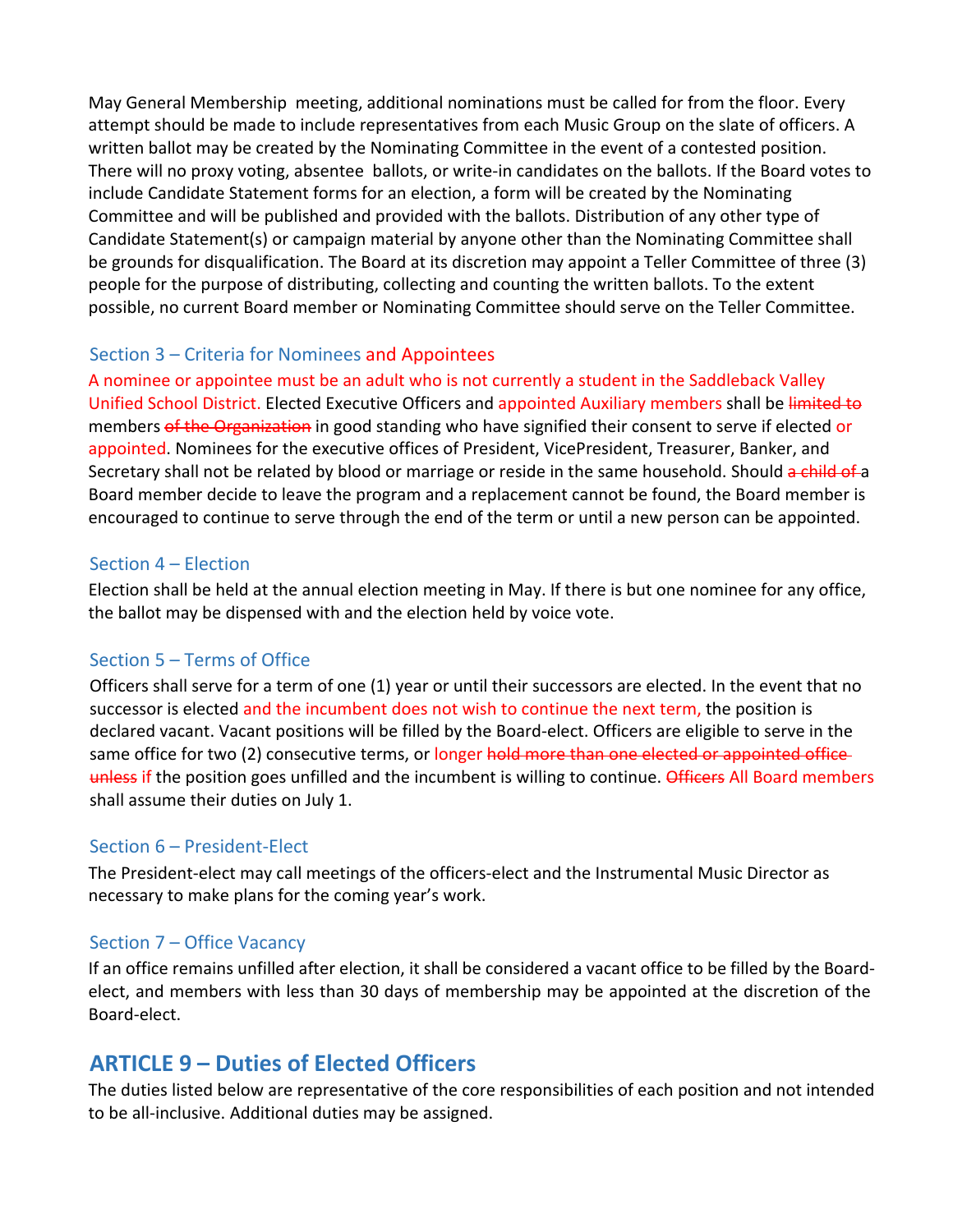#### Section 1 ‐ President

#### **PRESIDENT shall**:

- a. Oversee the work of the Board members, chairs, and committees.
- b. Fill by appointment any vacancies in the Board as they may occur, such appointments by the majority of the remaining members of the Board.
- c. Preside at all meetings of the Executive Board and general membership.
- d. Be a member ex officio of all committees except the nominating committee.
- e. Coordinate with the Instrumental Music Director in planning a calendar for the Music Boosters including all meetings, performances, fundraising events, and other activities.
- f. Provide an authorized signature for all warrants in conjunction with the Instrumental Music Director. If the President is absent, then a signature by the Vice President, Secretary, or Treasurer is required.
- g. Act as liaison with LHHS administration, SVUSD administration, other SVUSD High Schools, and the community. Handle all correspondence on behalf of the Organization.
- h. Be one of four (4) authorized check signers for the purpose of disbursements.
- i. Have all contracts and or legally binding documents approved by the general membership, prior to signing a contract along with another elected officer.
- j. Prohibit the execution of any contracts or legally binding agreements that may encumber the Association beyond the current fiscal year.
- k. Renew the Organization's insurance policy prior to expiration on February 1, annually.
- l. Oversee and communicate with the Parliamentarian and Student Representative.
- m. Be one of three (3) designees to check the Music Boosters' mailbox and distribute mail.
- n. Appoint an alternate authorized signer, in the event of vacancy in any of the designated positions of authorized signers, i.e., Vice President, Treasurer, and Secretary until such time as the vacancy is filled.
- o. In coordination with the Vice President, prepare and file the Organization's forms as required for non‐profit compliance (see Appendix A at the end of this document).

#### Section 2 – Vice President

#### **VICE‐PRESIDENT shall:**

- a. Assist President as directed.
- b. Preside over meetings in the absence of the President.
- c. Be one of four (4) authorized check signers for the purpose of disbursements.
- d. Present all fundraising ideas to the Board.
- e. Oversee all fundraising activities by appointing or working with fundraising committees created for each individual event.
- f. Ensure that any and all fundraisers are "Chaired" by members of the Music Boosters.
- g. Conduct an annual inventory of Music Booster property and submit a report to the Board no later than the June Board meeting.
- h. Be one of three (3) designees to check the Music Boosters' mailbox and distribute mail.
- i. In coordination with the President, prepare and file the Organization's forms as required, for non-profit compliance (see Appendix A at the end of this document).

# Section 3 – Secretary

#### **SECRETARY shall:**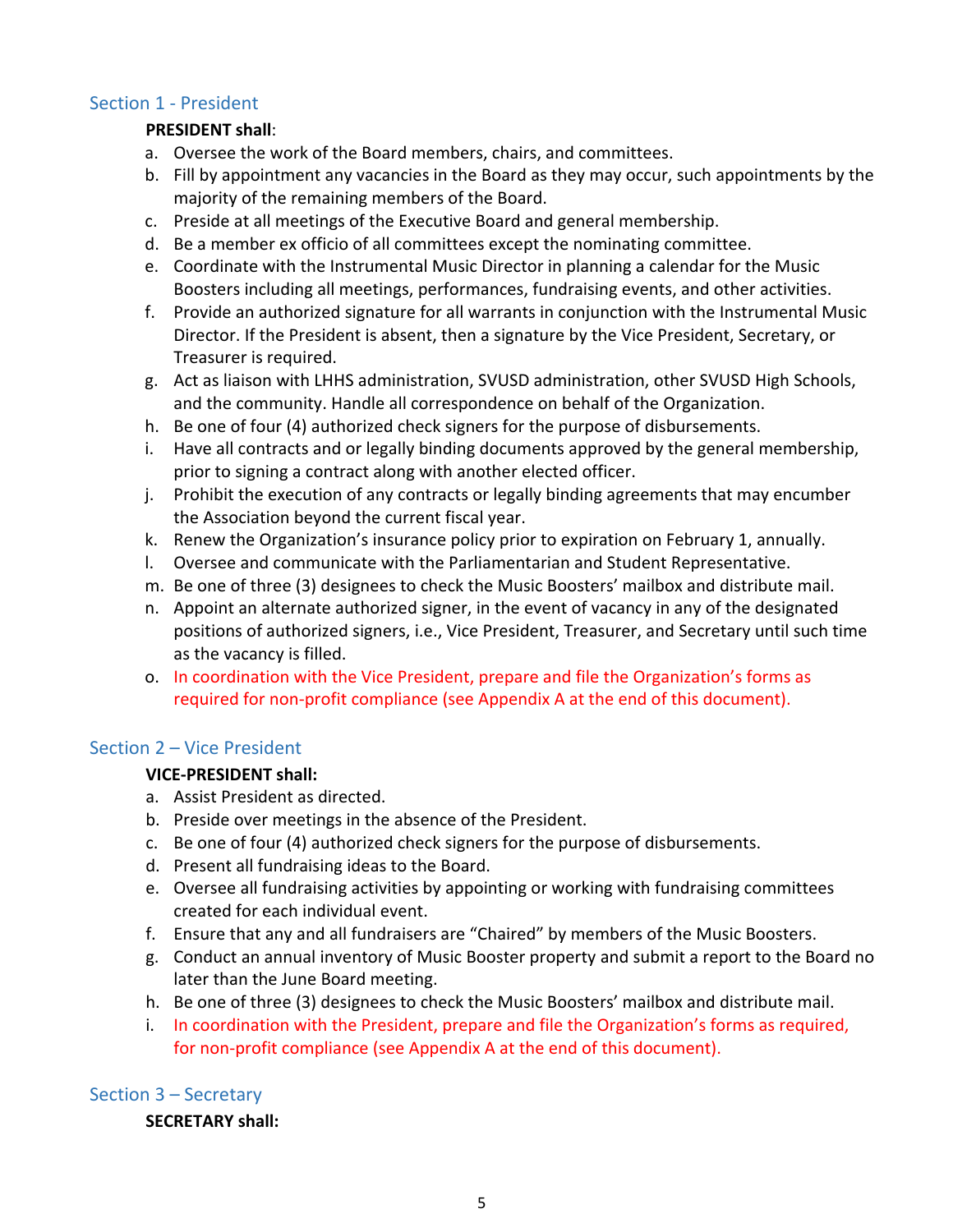- a. Keep an accurate record of the proceedings of all meetings of the general membership and Board as the legal record of this Organization, including all expenditures and motions indicating names of originators, seconds, abstentions, and if passed/failed.
- b. Submit the meeting minutes to the Board for review and upon approval, the final version minutes to the President and Webmaster in a timely manner.
- c. Be prepared to refer to minutes of previous meetings.
- d. Prepare a list of all unfinished business for the use of the President.
- e. Perform such other duties as may be delegated to the Secretary.
- f. Arrange for an alternate note taker in the event the in her/his absence.
- g. Be one of four (4) authorized check signers for the purpose of disbursements.
- h. Be one of three (3) designees to check the Music Boosters' mailbox and distribute mail.

#### Section 4 – Treasurer

#### **TREASURER shall:**

- a. Be responsible for the handling and accounting of Music Booster funds.
- b. Keep permanent books of account and records as shall be sufficient to establish the items of gross income, receipts, and disbursements of the Organization.
- c. Present at the monthly meetings a Treasurer's Report consisting of a current profit and loss statement, balance sheet, and listing of all disbursements detail to include the following: payment method whether electronic, debit card, or paper, check number or reference payment confirmation (whichever is applicable), date issued, payee and amount paid, and purpose.
- d. Pay all bills as authorized by the Board and/or general membership and on receipt of the authorization of payment.
- e. Require all proper supporting documentation, including original invoice, statement or receipt with amount due, verify that item is an approved budgeted expenditure, and secure authorized signatures on warrant prior to the issuance of any cash disbursement.
- f. Secure two (2) signatures approvals on all checks disbursements from authorized signers. Authorized signers shall be any two of the following officers: President, Vice President, Treasurer, or Secretary.
- g. When disbursing funds electronically, secure two (2) approvals documented in a digital format from the authorized signers (e.g., email, text, messaging, etc.).
- h. Keep an accurate record of receipts and disbursements in a ledger which is a permanent record of this Organization. All other financial records must be retained for three (3) years.
- i. Reconcile the monthly bank statement and promptly turn over to the Auditor when requested.
- j. Work in conjunction with the Banker and Auditor as necessary.
- k. Complete year-end bookkeeping at the end of each school year.
- l. Prepare and file the Organization's financial forms income tax returns and any required documents by registered mail (if this is an available option) before November 15, annually on or before their designated due dates. If unable to perform this task, advise the Board immediately, and in conjunction with the Board, arrange for the services of an accountant or qualified party (see Appendix A at the end of this document).

# Section 5 – Banker

**BANKER shall:**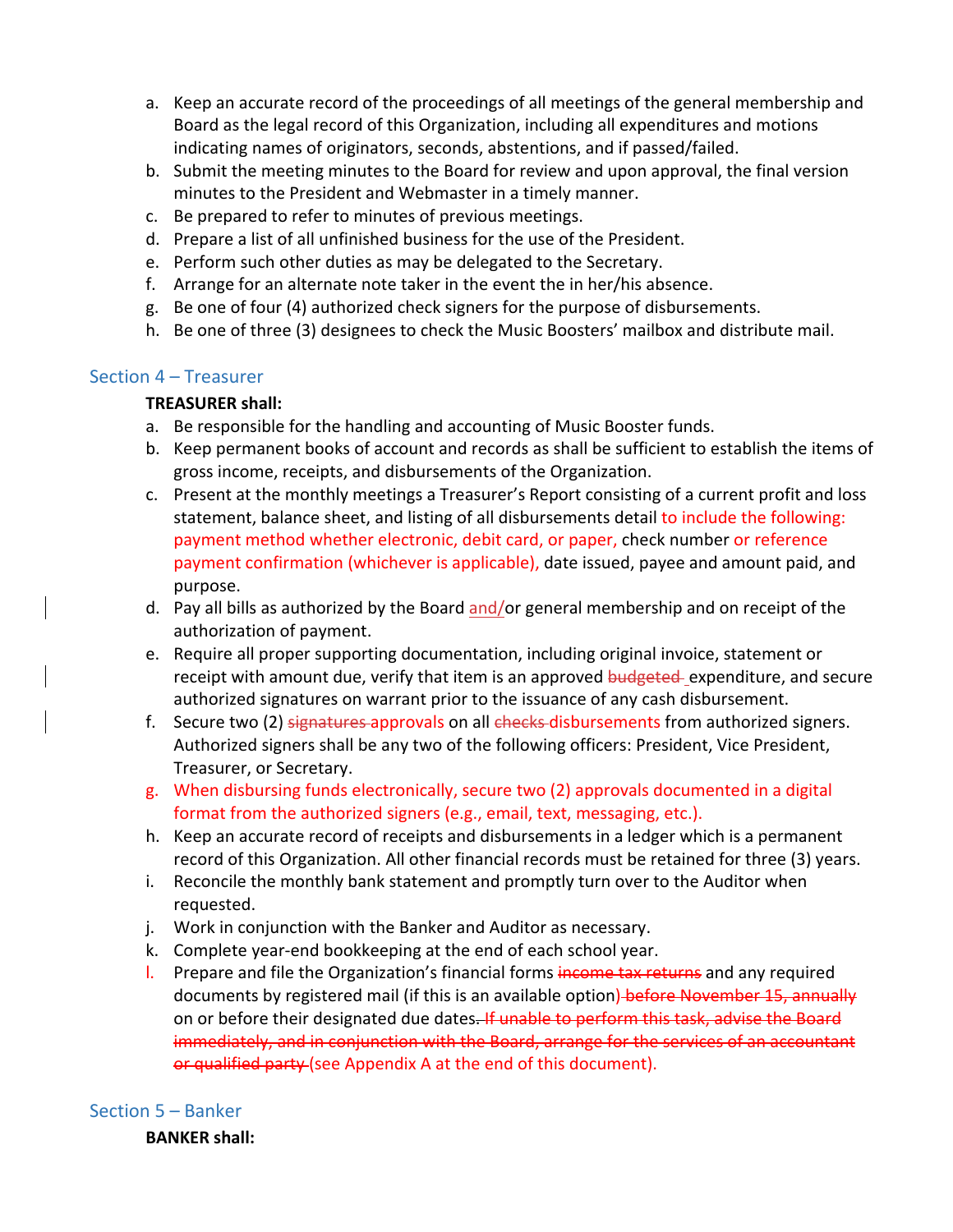- a. Manage the Organization's electronic payment system accounts such as PayPal, Venmo, Zelle, Square, Google Pay, etc.
- b. Receive and record all monies and deposits, including digital payment transactions by electronic wallet, apps, and payment systems (e.g., PayPal, Venmo, Zelle, Square, etc.)
- c. Complete a cash verification form for physical cash receipts, signed by at least one other Board member.
- d. Deposit all monies for payment in the bank established by the Board and provide the Treasurer with a receipt for all such monies as required by the Organization, as well as a copy of the deposit slip.
- e. Keep an accurate record of all receipts for filing with the treasurer's financial records.
- f. Record all cash and check receivables on a receipt log with the date received and purpose noted, prior to distribution to the Treasurer.
- g. Prepare and send receipt confirmation letters for program contributions received.

# **ARTICLE 10 – Appointed Auxiliary Board Members and General Duties**

The duties listed below are representative of the core responsibilities of each position and are not intended to be all‐inclusive. Additional duties may be assigned. Each Auxiliary Board Member of this Organization shall be in good standing.

#### Section 1 ‐ Auditor

#### **AUDITOR shall:**

- a. Audit the bank reconciliations annually and promptly report findings in writing to Board and Association (July 1 – Dec. 31 for January report, Jan. 1 – June 30 for September report).
- b. In coordination with the Treasurer, arrange for an audit by an independent party as deemed appropriate by the Board.
- c. Audit the books and financial records annually at the close of the Treasurer's term.
- d. Audit the books upon resignation of the Treasurer or any check signer and at any time deemed necessary.
- e. Not be related by blood or marriage or reside in the same household as the financial officers and/or authorized signers of checks.
- f. Submit a written report to the President and Treasurer at the first Board meeting of each school year, which must then be presented at the general membership meeting for adoption.

#### Section 2 – Parliamentarian

#### **PARLIAMENTARIAN shall:**

- a. Ensure that all meetings are conducted efficiently and smoothly by following Robert's Rules of Order. Maintain a current edition of Robert's Rules of Order and a current edition of the Music Booster Bylaws.
- b. Custodian of the Bylaws, with duties to include editing/updating, managing draft reviews, and making available the latest copy of the Bylaws as approved by the Board.
- c. Review the bylaws and standing rules annually with the Board.
- d. Attend all meetings of the Organization and of the Board and give necessary advice in parliamentary procedure when required.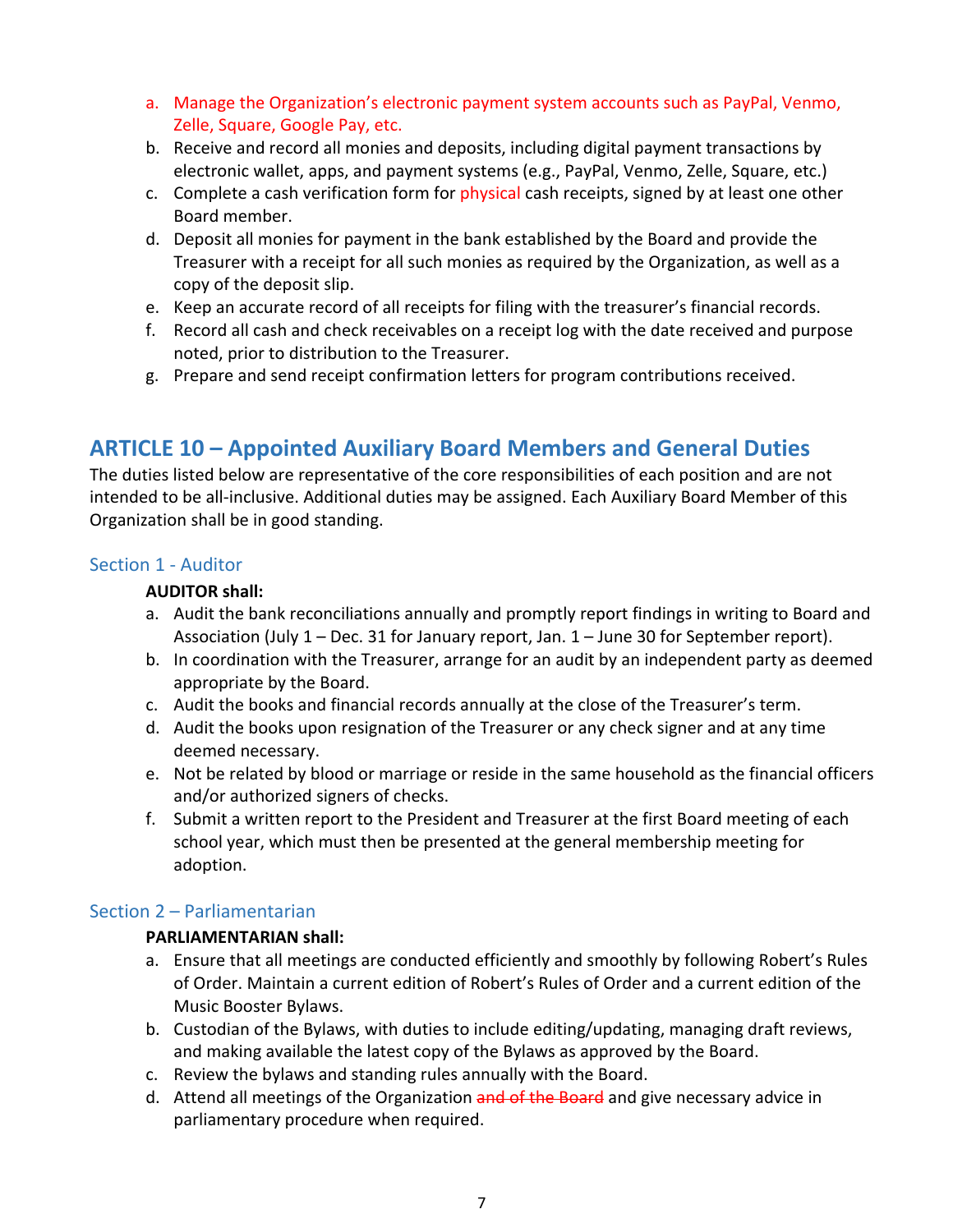#### Section 3 – Unit Coordinators

- I. Marching Band Coordinator
- II. Color Guard/Winter Guard Coordinator
- III. Concert Ensembles Non‐Marching Band Music Coordinator
- IV. Winter Drumline Coordinator
- V. Ensemble Meal Coordinators (description of specific duties below)

#### **UNIT COORDINATORS shall:**

- a. Be responsible for the organization of the transportation of equipment to performance sites.
- b. Be responsible for the planning, building, movement and maintenance of equipment on and off performance sites.
- c. Act as a liaison with the parents and students of their unit and the Board.
- d. Establish committees to support additional fundraising activities, with the approval of the Board.
- e. Establish additional committees, with the approval of the Board, to help coordinate activities such as uniform care, concert events, and other volunteer activities to meet the needs of the unit.
- f. Communicate booster activities and information to the members of their unit.
- g. Promptly submit volunteer sign‐ up sheet to President at conclusion of event/activity.
- h. Attend events with units.

#### **Ensemble Meal Coordinators shall:**

- a. Be responsible for providing food/refreshments for music group student related activities as requested by the Board.
- b. Coordinate meals for designated ensemble.
- c. Plan meals according to established budget.
- d. Schedule meals with Instrumental Music Director.
- e. Coordinate serving of meal with ensemble coordinator.
- f. Coordinate and supervise volunteers for preparation, serving, and cleanup.
- **g.** Promptly submit volunteer sheet to the Vice President at conclusion of event/activity.

#### Section 4 – Instrument & Equipment Manager (All Programs)

#### **Instrument & Equipment Manager shall:**

- a. Be responsible for collecting instrument rental fees and remitting them to the Banker in a timely manner.
- b. Be responsible for maintaining a current instrument inventory.
- c. Distribute and collect instruments at the beginning and the end of the year, or as required.
- d. Keep an inventory and oversee maintenance of all property purchased by the Music Boosters and ensure necessary insurance and registration is kept current.
- e. Keep an inventory and oversee maintenance of all property purchased by the Music Boosters and ensure necessary insurance and registration is kept current.
- f. Maintain a log/inventory of all purchased and handmade equipment and props. The log is to include for each item: the date obtained, a photograph, the location where it is stored, the value, the replacement cost and all maintenance records.
- g. Be responsible for the organization of the transportation of equipment to performance sites.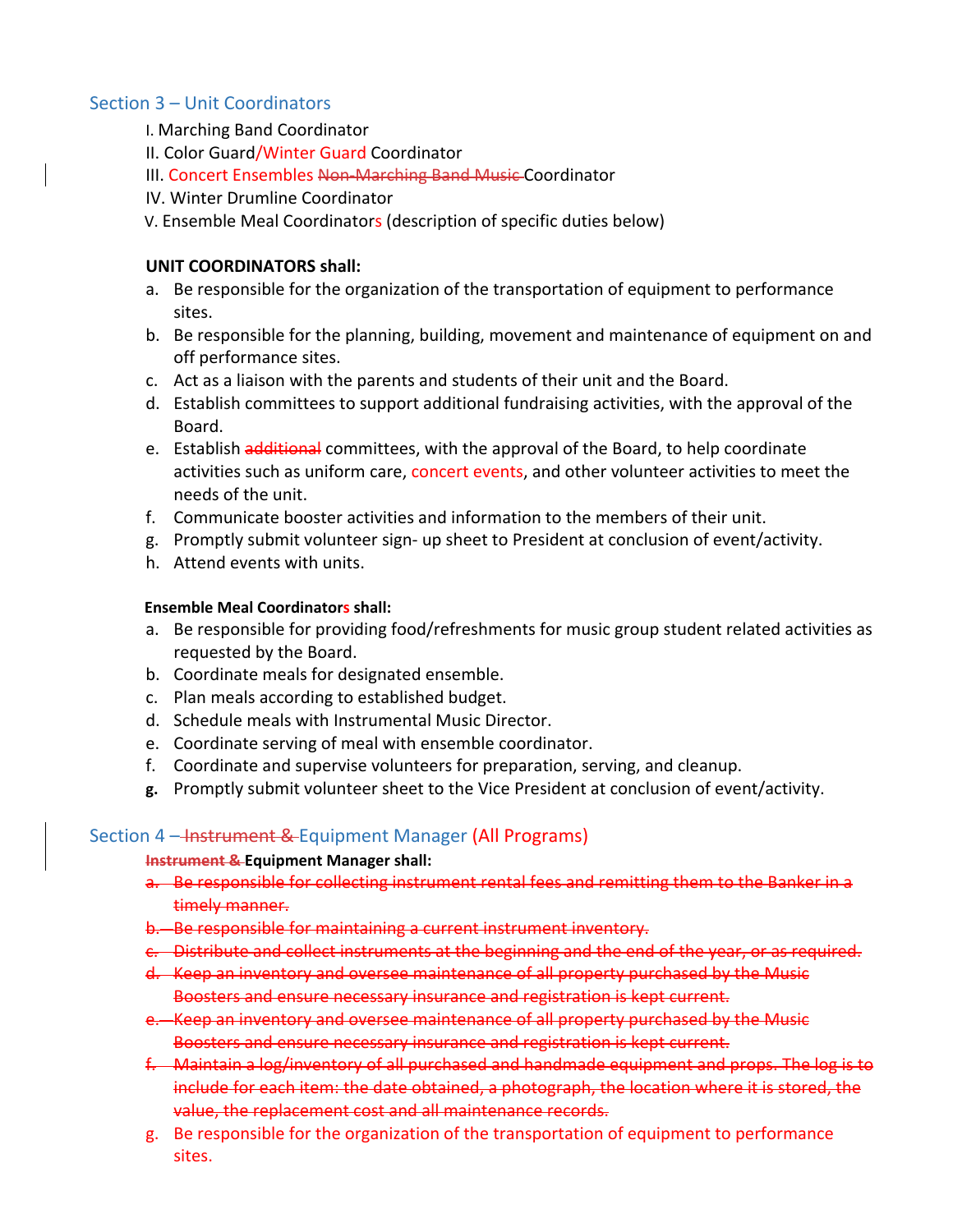- h. Be responsible for the planning, building, movement, and maintenance of equipment on and off performance sites.
- i. Be responsible for the maintenance of transportation equipment.

#### Section 5 – Communications Manager

#### **Communications Manager shall:**

- a. Manage the Organization's communications, i.e., emails, program newsletter, etc., for distribution to Instrumental Music families as requested by the President and Instrumental Music Director.
- b. Liaise with ASB for posting relevant program information in Hawk Happenings newsletter and on the campus marquees as needed, as approved by the President and Instrumental Music Director.
- c. Provide updates to members and Board as requested.

#### Section 6 – Social Media Manager

#### **Social Media Manager shall:**

- a. Manage the Organization's social media accounts, i.e., Facebook, Instagram accounts, etc.
- b. Maintain relevant content according to program calendar and post timely announcements of upcoming events.

#### Section 7 ‐ Webmaster

#### **WEBMASTER shall:**

- a. Maintain the LHHS Instrumental Music website (lhhsmusic.org) with up-to-date information approved by the Instrumental Music Director and the Music Boosters.
- b. Support the digital communication objectives of the Instrumental Music Director and the Music Boosters.
- c. Create online ticketing for events as needed.

#### Section 8 – Fundraising Coordinators

Fundraising Coordinators are appointed as needed to manage new and/or existing fundraising projects.

#### **Responsibilities may include:**

- a. Research ideas for fundraising for the program.
- b. Liaise with vendors for materials, product, venue, etc., as necessary.
- c. Report status of activities to the Board
- d. Recruit assistants to help with the tasks.
- e. See to the successful launch and completion of the fundraiser event.

# **ARTICLE 11 – Student Representative**

#### Section 9 – Student Representatives (Section Leaders)

A student representative shall be chosen by the Instrumental Music Director and approved by the Board at the beginning of the school year to represent the students at all Board meetings. This is a non‐voting position. This student must be an actively participating Junior or Senior in one of the LHHS Instrumental Music ensembles and a member in good standing.

#### **The Student Representative shall:**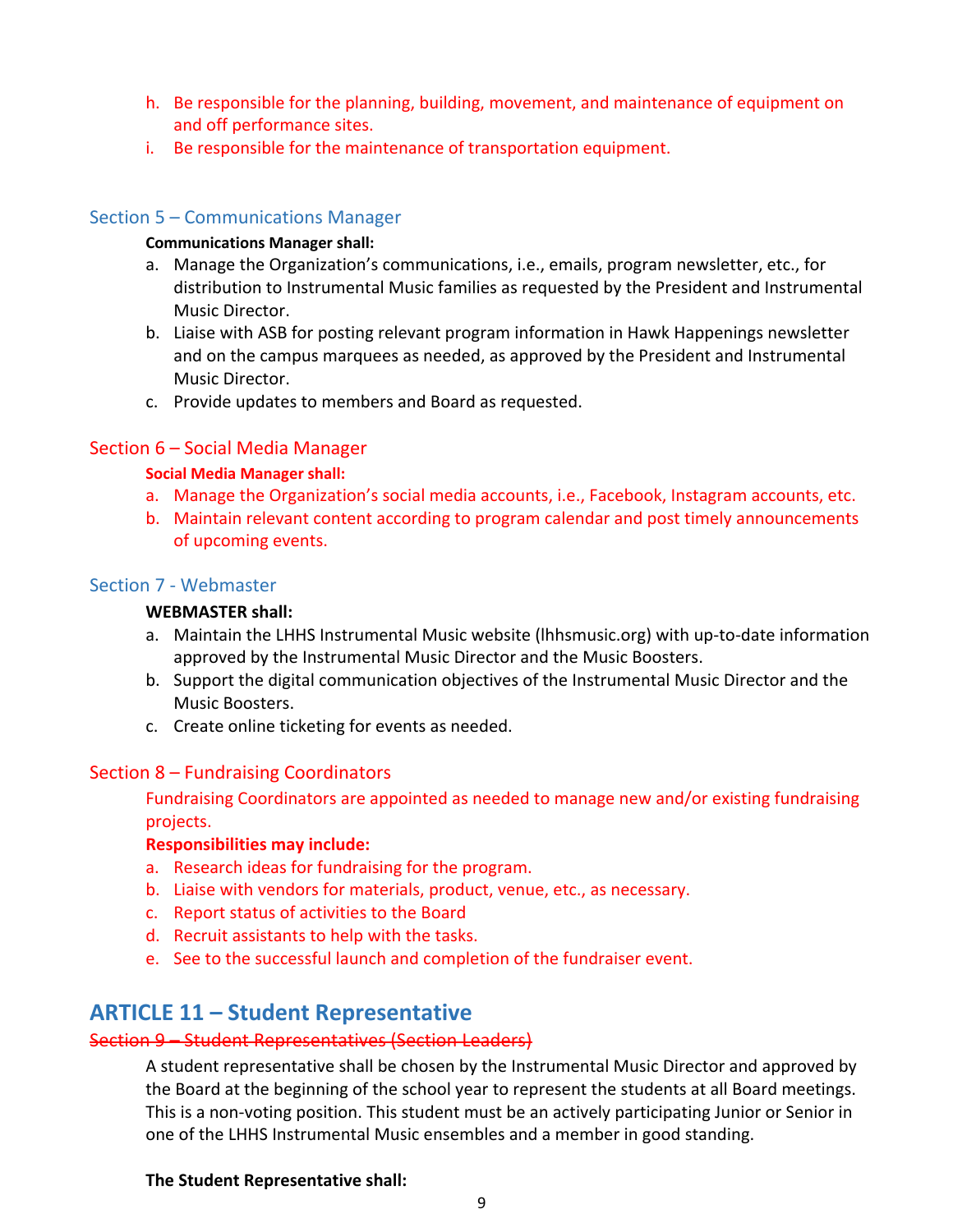- a. Liaise between the students in all music groups and the Board.
- b. Provide a report to the Board on activities of the students.
- c. Report to the students on Board activities.
- d. Attend all Board meetings and general membership meetings.

# **ARTICLE 12 – The Board**

#### Section 1 – Composition

The Board shall consist of elected Executive Officers, appointed Auxiliary members, and the Instrumental Music Director. The Instrumental Music Director shall serve solely in an advisory capacity and is neither an Elected Officer nor Auxiliary member.

# Section 2 – Authority, Duties, and Responsibilities

During its term, the Board shall be vested with authority over all facets of management and operation of the Music Boosters, which authority it may delegate to Board members at its sole discretion. This authority shall include decisions concerning financial matters and authorization of the payment of bills within the limits of the budget adopted by the general membership, not having the authority to encumber the Association beyond the current fiscal year. All bills should be submitted to the appropriate coordinator for approval before payment. Such action must be ratified at the next Music Booster general meeting and recorded in the minutes. Any invoice from SVUSD requires approval of the Instrumental Music Director. No Board member shall negotiate or engage in consulting services on behalf of the Board without the prior approval of the Instrumental Music Director. Additionally, the Board, in conjunction with the Instrumental Music Director, will be responsible for the decision regarding the purchase of band equipment, loaning of Music Booster property, payment to SVUSD of instructor/music coaches' salaries, fundraising, transportation, and lodging expenses and related activities. The Board can create committees as are deemed necessary to promote the purposes and to carry on the work of the Association and serve until the assignment is completed. The Board shall present a report at meetings of the Association. Outgoing Board members shall be responsible for the effects (e.g., papers, files, CDs, notes, memos, Google docs, etc.) of their offices on or before June 30.

#### Section 3 – Conflicts

The Board is subject to the Music Booster Bylaws. An Association member shall not be a voting member of this Board while serving as a paid employee of or under contract of the Music Boosters. Conflict of Interest means a conflict, or appearance of a conflict, between the private interests and official responsibilities of a person in a position of trust. Persons in a position of trust include officers and members of the Board. For purposes of this provision, the term "interest" shall include personal interest, interest as a Board member, trustee, or beneficiary of any concern and having an immediate family member related by blood or marriage or member of the same household who hold such an interest in any concern.

No transaction of the Organization shall be voidable by reason of the fact that any officer or member of the Board of the Organization has an interest or is related to a person that has interest in the entity with which the transaction is entered into provided:

- a. The interest of the officer or member of the Board is fully disclosed to the members.
- b. The transaction is duly approved by the Board members not interested or connected as being in the best interests of the Organization.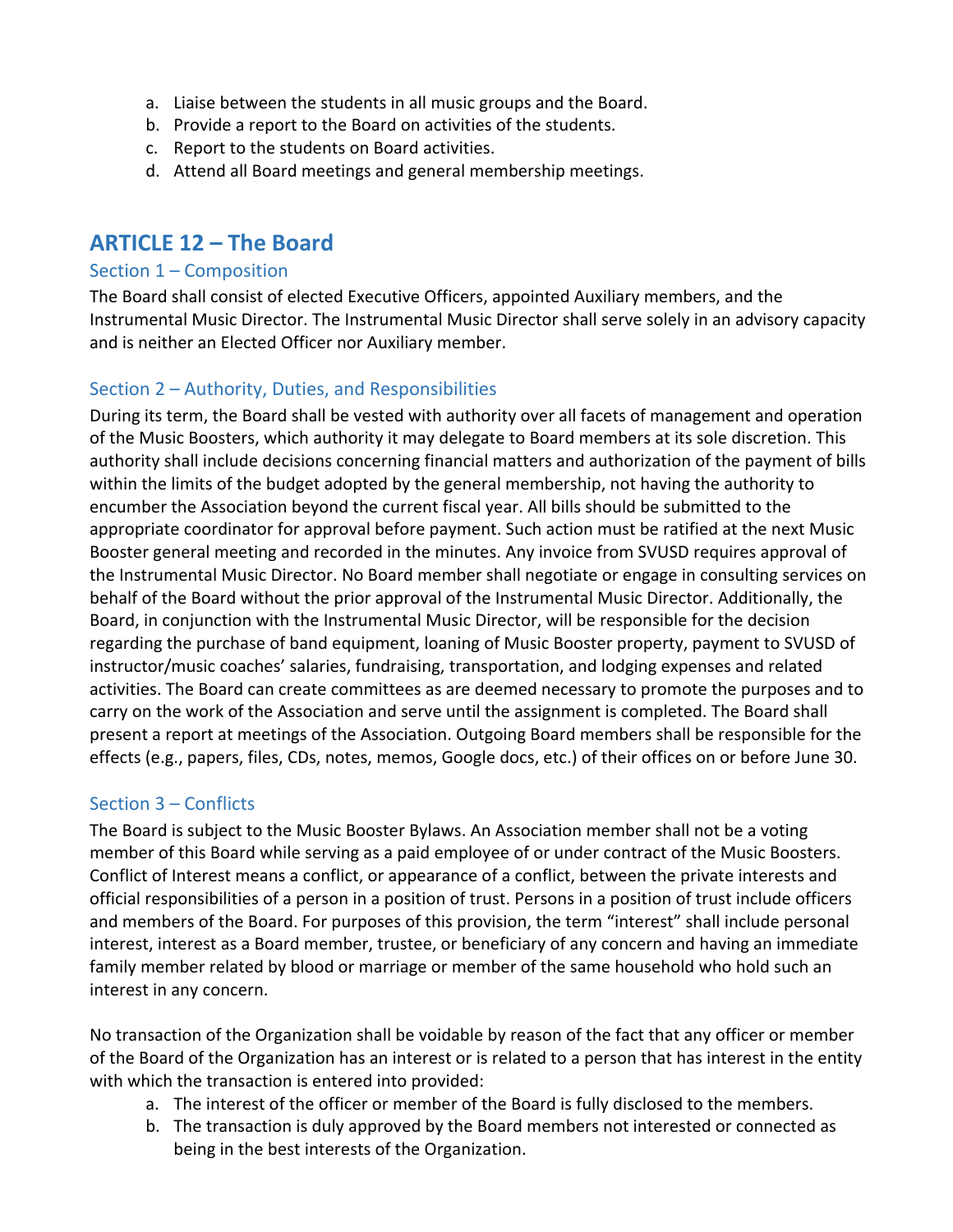c. Payments to the interested officer, Board member of related party are reasonable, and do not exceed fair market value.

An interested officer or member of the Board must remove themselves from voting, discussion and the decision‐making process of a contract, transaction, or situation in which there may be a perceived or actual, conflict of interest. However, they may be present to provide clarifying information in such a discussion at the request of the Board unless objected to by any present member of the Board. Anyone in a position to make decisions about spending, who also stands to benefit from that decision, has a duty to disclose that conflict as soon as it arises or when it becomes apparent.

## Section 4 – Complaints and Allegations

The Organization encourages complaints, reports, or inquiries about illegal practices or serious violations of the Organization's policies, including illegal or improper conduct by the Organization itself, by its leaders or others on its behalf. Appropriate subject matter to raise under this policy would include financial improprieties, accounting or audit matters, ethical violations or other similar illegal or improper practices or policies. Complaints, reports or inquiries may be made on a confidential or anonymous basis. They should describe in detail the specific facts. They should be directed to the Organization's President; if the President is implicated in the complaint, report or inquiry, it should be directed to another Executive Board member. The Organization will conduct a prompt, discrete and objective review or investigation. Complainants must recognize that the Organization may be unable to fully evaluate a vague or general complaint, report, or inquiry that is made anonymously.

# Section 5 – Miscellaneous

This section contains general guidelines and procedures as well as best practices:

- a. Immediately upon taking office, designated authorized signers (President, Vice President, Treasurer, and Secretary) contact the Organization's bank to secure their signatures on all checking and savings account signature cards and file with the bank.
- b. Individuals who are related by blood or marriage, or reside in the same household, are prohibited from counting cash or checks for the Organization together.
- c. Authorized signers are prohibited from approving payments for reimbursements submitted by themselves or other individuals 1) to whom they are related by blood or marriage or 2) who reside in the same household.
- d. For purposes of disbursement, if in a given transaction a physical paper check is not a suitable or acceptable form of payment, the Organization at its discretion may use an alternate method available, i.e., debit card, e‐check, electronic bank transfer, digital payments systems and apps (e.g., Venmo, PayPal, Zelle, etc.,)

# **ARTICLE 13 – Meetings**

# Section 1 ‐ General Membership Association Meeting Time and Place

The General Membership or Association meetings of the Music Boosters will be held at LHHS unless otherwise indicated, no less than seven (7) times during the school year. Special meetings may be called by the President or the Instrumental Music Director. General Membership Association meetings shall be conducted according to Robert's Rules of Order.

#### Section 2 – Board Meetings

The Board meetings of the Music Boosters will be held monthly at LHHS unless otherwise indicated, and no less than seven (7) times during the school year. The Board shall schedule the day and week for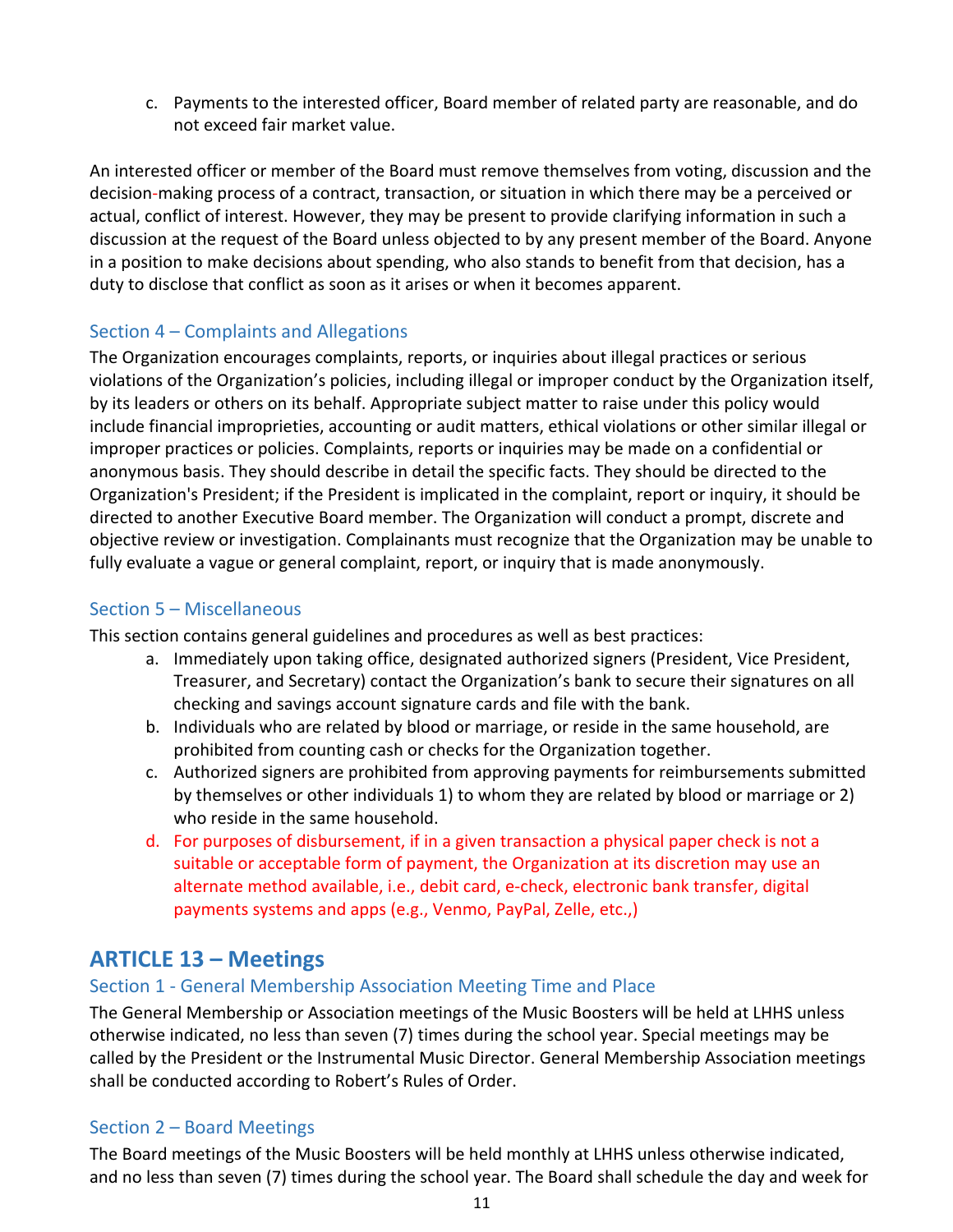the monthly Board meetings at the beginning of the school year. Special meetings may be called by the Board or as requested by the Instrumental Music Director. When sensitive issues need to be discussed (litigation, discipline, personnel matters, and contract negotiation and/or contract issues requiring confidentiality), the President may call for a closed session meeting of the Board members and the Instrumental Music Director. Based on the topic of the special meeting, guest attendees (if their presence deemed necessary) may be invited by the President. Meeting minutes for any such session will be taken and a general report of any decision(s) or action(s), redacting any sensitive and/or confidential information will be reported out to the membership. Meetings of the Executive Officers shall be held when called by the President or as requested by the Instrumental Music Director. Board meetings shall be conducted according to Robert's Rules of Order.

# Section 3 – Attendance

Elected Officers and appointed Auxiliary Board members are expected to attend and participate in all Board, Association, and special meetings.

## Section 3 – Removal from the Board

Should a Board member fail to attend three (3) consecutive meetings without adequate excuse or when a Board member is not fulfilling the responsibilities of their position as prescribed in these bylaws or standing rules, or engages in conduct which the Board determines to be injurious to the Organization or its purposes, the Board may, by simple majority affirmative vote, take such action as it determines appropriate, which may include removal of the Board member. Any Board member may be removed with simple majority vote of the quorum present at a special meeting called for this purpose, provided however that prior to the removal from the Board, the affected Board member is given notice in writing, printed or electronic, of the intended removal at least seven (7) days prior to such meeting. The Board member shall be informed of the general nature of the charges and given an opportunity to appear at the meeting to answer such charges.

# Section 4 – Vacating of Office/Position

Each Board Member, upon expiration of the term of office/position shall turn over all records, books, and other material pertaining to the office/position to the newly elected/appointed Board member. In case of resignation or termination, all records, books, and other material pertaining to the office/position shall be turned over to the President, and all funds belonging to the Association shall be returned to the Treasurer, without delay.

# **ARTICLE 14 – Quorum**

#### Section 1 – Board Quorum

To conduct business at any Board meeting, a simple majority consisting of Elected Officers and Auxiliary Board Members must be present. Any action taken by the Board is to be approved by a simple majority of those present at that meeting.

#### Section 2 – General Membership Quorum

Any action taken by a General Membership Meeting would be upon a simple majority of those present, except where otherwise herein specified.

# **ARTICLE 15 – Dissolution**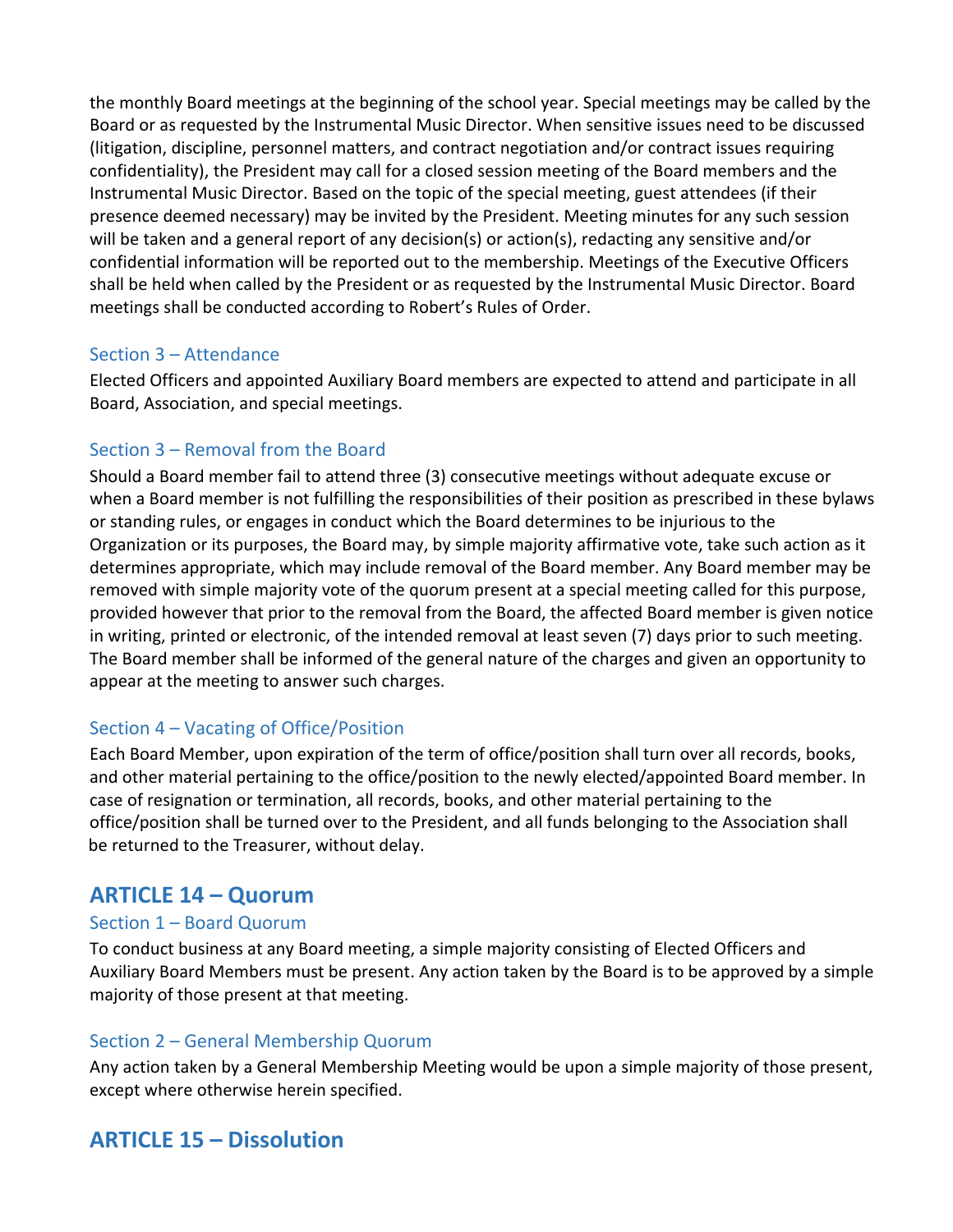Upon dissolution of the Association, its assets remaining after payment of, or provision for payment of, all debts and liabilities of this Association shall be distributed to the LHHS Music Department if it is then in existence and exempt under section 501(c)(3); but if not, then in existence or exempt, to another organization which serves students of LHHS, is organized, and operated exclusively for charitable and educational purposes and which has established its tax-exempt status under Section 501(c)(3) of the internal revenue code.

# **ARTICLE 16 – Amendments to Bylaws**

Additions or amendments to the bylaws must be presented in writing to the members one month prior to being voted on by the general membership. Any change in the bylaws must have the approval of the simple majority of the membership in attendance at the general membership meeting to become effective.

These bylaws were adopted as amended by Laguna Hills High School Instrumental Music Boosters on December 10, 2020.

Mary‐Alice Blanchard, President Leo Chua, Parliamentarian